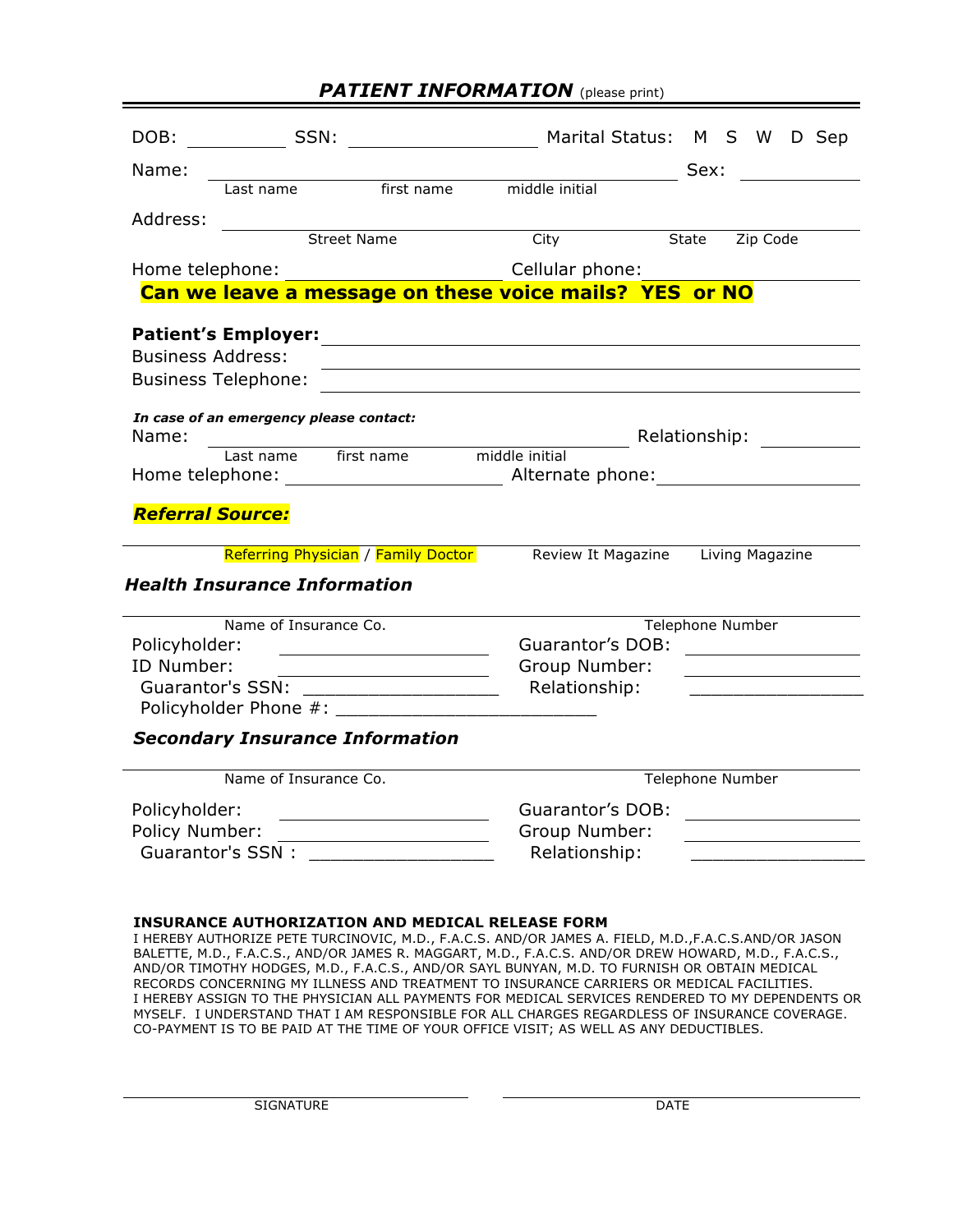### *GENERAL & VASCULAR SURGICAL ASSOCIATES* **FINANCIAL POLICY**

We are committed to providing you with the best possible care and we are pleased to discuss our professional fees with you at any time. Your clear understanding of our financial policy is important to our professional relationship. Please ask if you have any questions about our fees, financial policy, or your responsibility.

 All patients must complete and sign our PATIENT INFORMATION FORM and FINANCIAL POLICY before care is rendered.

 IF NO INSURANCE IS AVAILABLE TO FILE, FULL PAYMENT IS DUE AT THE TIME OF SERVICE UNLESS OTHER ARRANGEMENTS HAVE BEEN MADE IN ADVANCE.

 The parent (or guardian) of a minor is responsible for full payment at the time of service. Minors can not legally be seen or treated without the written consent of a parent or guardian, unless an emergency exists.

AT THE TIME OF YOUR OFFICE VISIT YOU ARE RESPONSIBLE FOR THE COPAYMENT REQUIRED BY YOUR INSURANCE. We are preferred providers for many insurance companies. You must call the number on your insurance card to check if the Doctor you have an appointment with is a provider for your plan. Please provide insurance cards at the time of visit; if proper insurance information is not received you will be responsible for the cost of your visit. If your insurance company has not paid the FULL BALANCE within 45days after the claim has been filed, you will be notified by our office. Atthis time, you will have 15 days to call your insurance company and then the Physician's office with any information that you receive.

I have read, understand, and been allowed to ask questions regarding this statement and agree to comply with the policy hereunder described.

## **PATIENT OR RESPONSIBLE PARTY:**

Signature: \_\_\_\_\_\_\_\_\_\_\_\_\_\_\_\_\_\_\_\_\_\_\_\_\_\_\_\_\_\_\_\_\_ Date: \_\_\_\_\_\_\_\_\_\_\_\_\_\_\_\_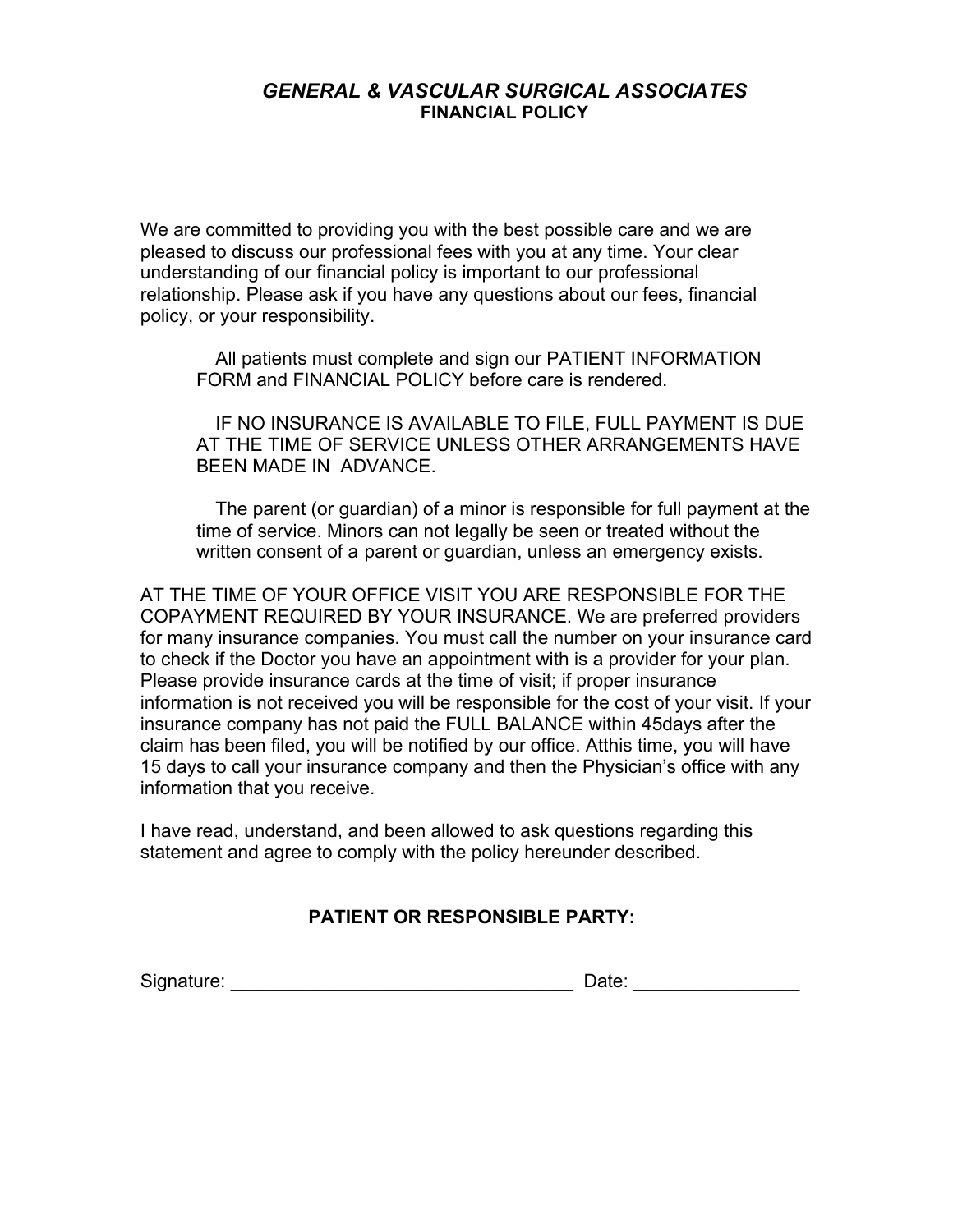| Patient Name: | Aae:<br>. . |
|---------------|-------------|
|---------------|-------------|

Reason for Visit:\_\_\_\_\_\_\_\_\_\_\_\_\_\_\_\_\_\_\_\_\_\_\_\_\_\_\_\_\_\_\_\_\_\_\_\_\_\_\_\_\_\_\_\_\_\_\_\_\_\_

### **PAST & CURRENT MEDICAL HISTORY**

*Please circle any of the following conditions/problems/disease that you either now have or have been diagnosed with in the past: ((please write NA in other if you do not have a past medical history)*

| Abuse (Physical/Mental/Sexual/etc.) | <b>Blood Clots</b>         | Glaucoma/Cataract |
|-------------------------------------|----------------------------|-------------------|
| Lung disease                        | Abnormal PAP               | Cancer/Tumor      |
| Gout/Osteoporosis                   | Alcoholism/Drugs           | Cholesterol(high) |
| Headaches/Migraine                  | Serious accident/Injury    |                   |
| Anemia                              | <b>Chronic Pain</b>        | Heart disease     |
| Sexual disease/VD                   | <b>Anxiety/Nerves</b>      | Depression        |
| Hepatitis (Any)                     | <b>Stroke</b>              | <b>Arthritis</b>  |
| Diabetes/Sugar                      | <b>High Blood pressure</b> | <b>Thyroid</b>    |
| Tuberculosis                        | <b>Bleeding disease</b>    | Genetic diseases  |
| Kidney or Bladder problems          | Ulcers/Stomach disease     | <b>PCOS</b>       |
| <b>Disease Asthma/Allergies</b>     | Epilepsy/Seizures          | <b>HIV/AIDS</b>   |

\_\_\_\_\_\_\_\_\_\_\_\_\_\_\_\_\_\_\_\_\_\_\_\_\_\_\_\_\_\_\_\_\_\_\_\_\_\_\_\_\_\_\_\_\_\_\_\_\_\_\_\_\_\_\_\_\_\_\_\_\_\_\_\_

Others:\_\_\_\_\_\_\_\_\_\_\_\_\_\_\_\_\_\_\_\_\_\_\_\_\_\_\_\_\_\_\_\_\_\_\_\_\_\_\_\_\_\_\_\_\_\_\_\_\_\_\_\_\_\_\_\_\_\_

### **PAST SURGICAL HISTORY :** *List the year you had any of the following*

| Appendectomy             | Gallbladder       |
|--------------------------|-------------------|
| Hernia                   | Tonsillectomy     |
| <b>Blood Transfusion</b> | Heart /           |
| Cardiac                  |                   |
| Hysterectomy             | Tubal / Vasectomy |
| <b>Stress Test</b>       | Orthopedic        |
| Cardiac Cath             | Other             |

**CURRENT MEDICATIONS :** *List all medications that you take routinely or that have been prescribed for you by a doctor (include vitamins, overthecounter medications, eye drops, herbal medications, etc.)*

 $\mathcal{L}_\text{max}$  and  $\mathcal{L}_\text{max}$  and  $\mathcal{L}_\text{max}$  and  $\mathcal{L}_\text{max}$  and  $\mathcal{L}_\text{max}$  and  $\mathcal{L}_\text{max}$ 

\_\_\_\_\_\_\_\_\_\_\_\_\_\_\_\_\_\_\_\_\_\_\_\_\_\_\_\_\_\_\_\_\_\_\_\_\_\_\_\_\_\_\_\_\_\_\_\_\_\_\_\_\_\_\_\_\_\_\_\_\_\_\_\_

 $\mathcal{L}_\text{max}$  and  $\mathcal{L}_\text{max}$  and  $\mathcal{L}_\text{max}$  and  $\mathcal{L}_\text{max}$  and  $\mathcal{L}_\text{max}$  and  $\mathcal{L}_\text{max}$  $\mathcal{L}_\text{max}$  and  $\mathcal{L}_\text{max}$  and  $\mathcal{L}_\text{max}$  and  $\mathcal{L}_\text{max}$  and  $\mathcal{L}_\text{max}$  and  $\mathcal{L}_\text{max}$ 

\_\_\_\_\_\_\_\_\_\_\_\_\_\_\_\_\_\_\_\_\_\_\_\_\_\_\_\_\_\_\_\_\_\_\_\_\_\_\_\_\_\_\_\_\_\_\_\_\_\_\_\_\_\_\_\_\_\_\_\_\_\_\_\_

HOW OFTEN

| <b>MEDS</b> | <b>DOSE</b> |  |
|-------------|-------------|--|
|             |             |  |

\_\_\_\_\_\_\_\_\_\_\_\_\_\_\_\_\_\_\_\_\_\_\_\_\_\_\_\_\_\_\_\_\_\_\_\_\_\_\_\_\_\_\_\_\_\_\_\_\_\_\_\_\_\_\_\_\_\_\_\_\_\_\_\_ \*Attach a medication list or ask for another sheet of paper if medications exceed the space given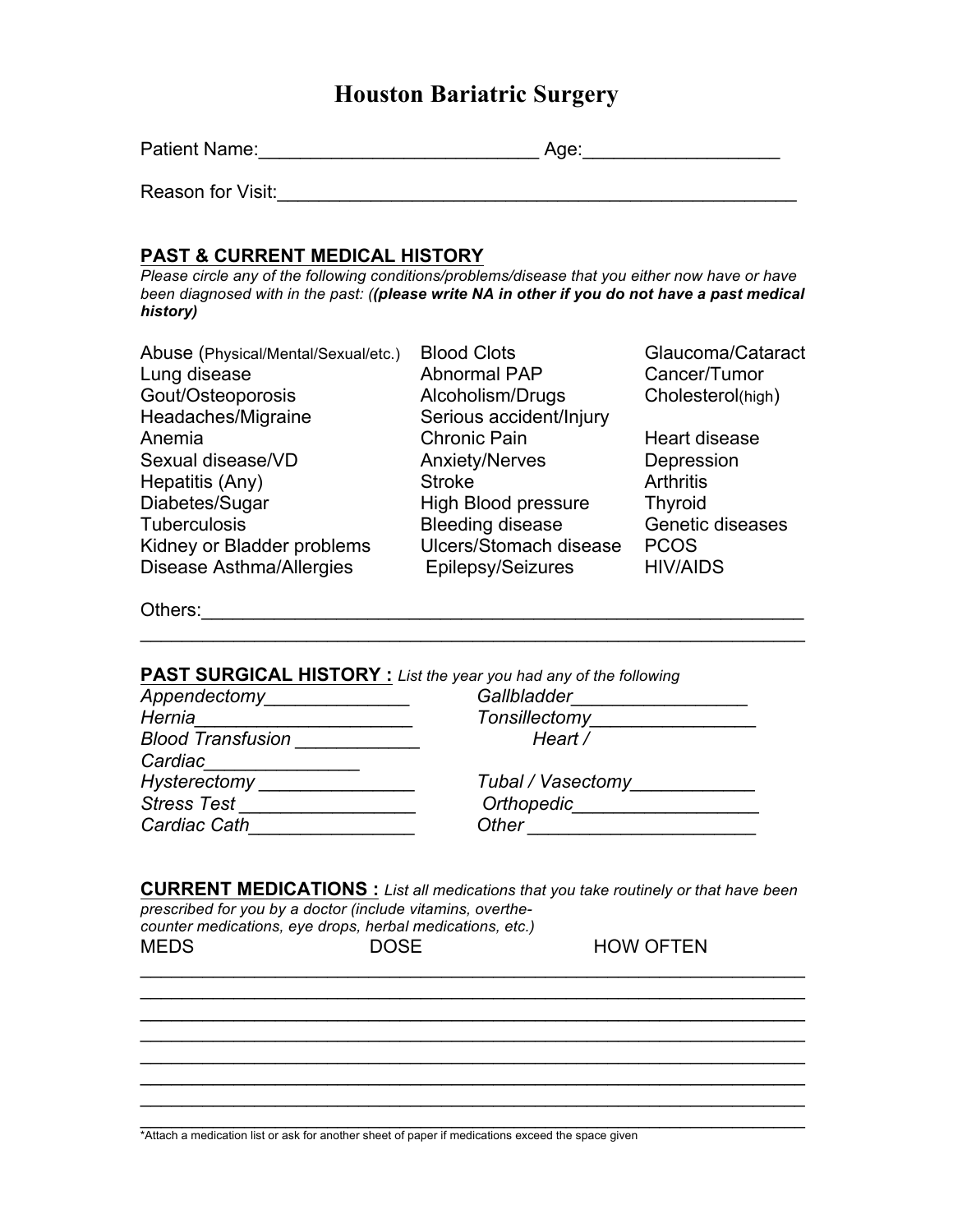**ALLERGIES:** *(circle all allergies that apply and specify on lines given below)*

NONE Antibiotics (please specify) Latex Tape/Adhesive<br>
X-ray Contrast / Iodine Medications (please specify) Medications (please specify) Other (please specify) Specify:\_\_\_\_\_\_\_\_\_\_\_\_\_\_\_\_\_\_\_\_\_\_\_\_\_\_\_\_\_\_\_\_\_\_\_\_\_\_\_\_\_\_\_\_\_\_\_\_\_\_\_\_\_\_

## **FAMILY HISTORY:**

| <b>Blood Relatives</b> | Living | Age | Obese | illness/cause of death |
|------------------------|--------|-----|-------|------------------------|
| Mother                 | YES/NO |     |       |                        |
| Grandmother            | YES/NO |     |       |                        |
| Grandfather            | YES/NO |     |       |                        |
| Father                 | YES/NO |     |       |                        |
| Grandmother            | YES/NO |     |       |                        |
| Grandfather            | YES/NO |     |       |                        |
| Siblings               | YES/NO |     |       |                        |
| Children               | YES/NO |     |       |                        |

## **PERSONAL & SOCIAL HISTORY:**

*Do you use (or have you used) any of the following:*

| <b>Tobacco</b>  | Never Now             |                              | Quit (year)                            |             |                                                    |
|-----------------|-----------------------|------------------------------|----------------------------------------|-------------|----------------------------------------------------|
|                 |                       | Type Used: Cigarettes Cigars |                                        | Pipe        | <b>Smokeless</b>                                   |
|                 |                       | Amount used per day:         |                                        |             |                                                    |
|                 | How many years:       |                              |                                        |             |                                                    |
| <b>Alcohol</b>  |                       |                              | Never Now Quit (year)                  |             |                                                    |
|                 |                       |                              | Type Used: Beer Wine Liquor Other      |             |                                                    |
|                 |                       |                              |                                        |             | Amount used per week: 12oz beer 6oz wine 2oz shots |
| <b>Illegal</b>  |                       |                              |                                        |             |                                                    |
| <b>Drugs</b>    | Never Now             |                              | Quit (year) <u>_____________</u>       |             |                                                    |
|                 |                       |                              | Type used: Cocaine IV Pain Pills Other |             |                                                    |
|                 | Amount used per day:  |                              |                                        |             |                                                    |
|                 | How many years:       |                              |                                        |             |                                                    |
| <b>Exercise</b> | None # of times/week: |                              |                                        | Doing what? |                                                    |
|                 |                       |                              |                                        |             |                                                    |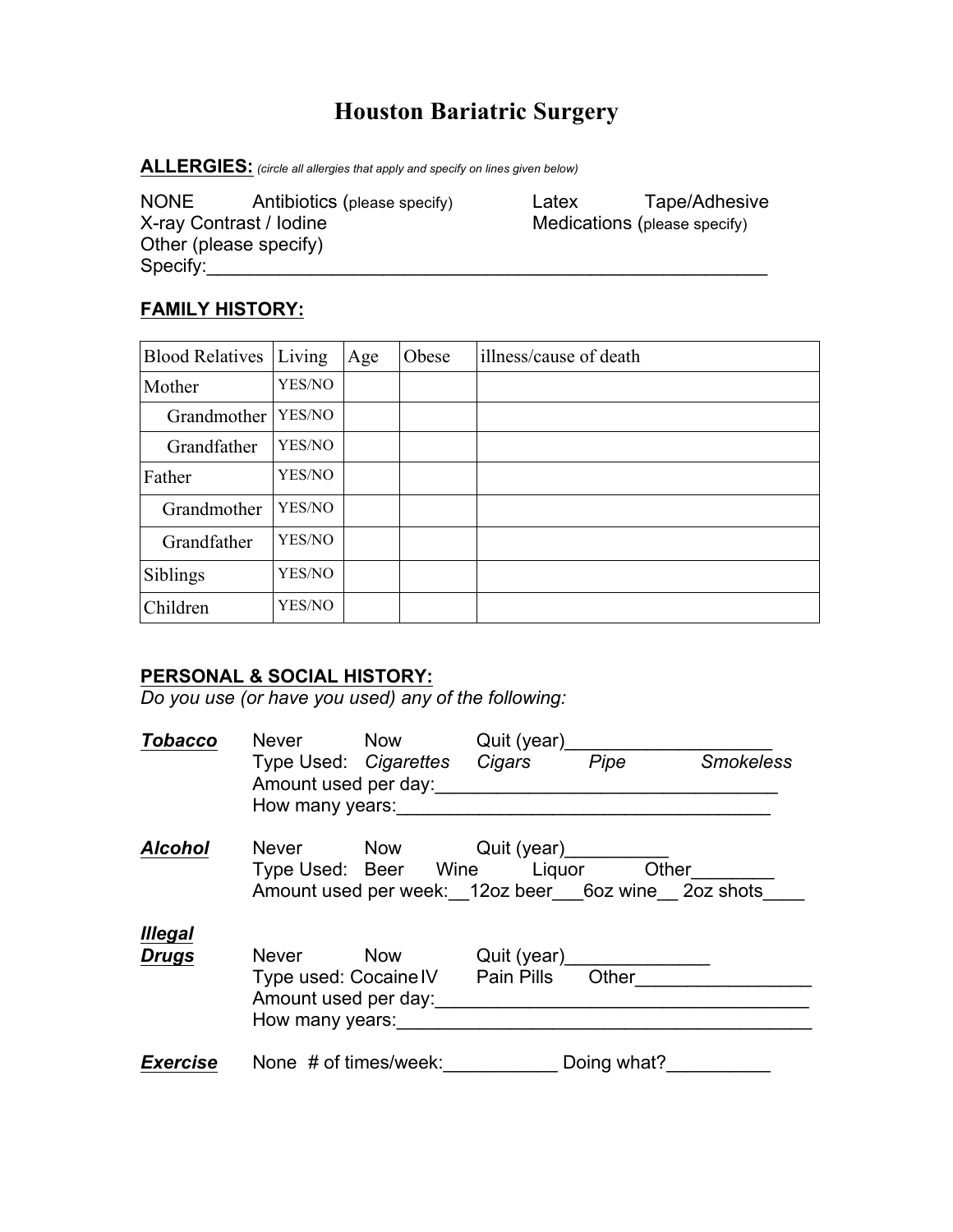| <b>Marital Status</b>                                                                                                                                                                                                          | Married    | Divorced                                                  | Single | Widowed                                                                          |  |
|--------------------------------------------------------------------------------------------------------------------------------------------------------------------------------------------------------------------------------|------------|-----------------------------------------------------------|--------|----------------------------------------------------------------------------------|--|
| <b>Number of Children?</b>                                                                                                                                                                                                     |            |                                                           |        |                                                                                  |  |
| <b>Occupation?</b>                                                                                                                                                                                                             |            |                                                           |        |                                                                                  |  |
| Are you disabled?                                                                                                                                                                                                              | <b>YES</b> | $NO-$                                                     |        |                                                                                  |  |
| If Yes, reason for disability?                                                                                                                                                                                                 |            |                                                           |        |                                                                                  |  |
| <b>FEMALES</b>                                                                                                                                                                                                                 |            |                                                           |        |                                                                                  |  |
|                                                                                                                                                                                                                                |            |                                                           |        | Age at First Menstrual Cycle______________ Menstrual irregularities YES NO       |  |
|                                                                                                                                                                                                                                |            |                                                           |        | Number of Pregnancies?______________# of Live Births____________________________ |  |
| Miscarriages / Abortions______________________ Infertility YES NO                                                                                                                                                              |            |                                                           |        |                                                                                  |  |
|                                                                                                                                                                                                                                |            |                                                           |        |                                                                                  |  |
| Mammogram Mammogram Mammogram Mammogram Mammogram Mammogram Mammogram Mammogram Mammogram Mammogram Mammogram Mammogram Mammogram Mammogram Mammogram Mammogram Mammogram Mammogram Mammogram Mammogram Mammogram Mammogram Ma |            |                                                           |        |                                                                                  |  |
|                                                                                                                                                                                                                                |            |                                                           |        |                                                                                  |  |
| <b>WEIGHT HISTORY</b>                                                                                                                                                                                                          |            |                                                           |        |                                                                                  |  |
|                                                                                                                                                                                                                                |            | Please estimate as closely as possible for all that apply |        |                                                                                  |  |
| <b>Birth Weight</b>                                                                                                                                                                                                            |            |                                                           |        |                                                                                  |  |
|                                                                                                                                                                                                                                |            |                                                           |        | Age_______                                                                       |  |
|                                                                                                                                                                                                                                |            |                                                           |        |                                                                                  |  |
| Weight at marriage (s) Meight at marriage (s)                                                                                                                                                                                  |            |                                                           |        | Age                                                                              |  |
|                                                                                                                                                                                                                                |            |                                                           |        |                                                                                  |  |
| Lowest weight in past 5 years_________Highest weight in past 5 years____                                                                                                                                                       |            |                                                           |        |                                                                                  |  |
|                                                                                                                                                                                                                                |            |                                                           |        | Using your own word tell us how you believe your life will change if by loosing  |  |
| weight. What are your hopes, dreams and fears:                                                                                                                                                                                 |            |                                                           |        |                                                                                  |  |
|                                                                                                                                                                                                                                |            |                                                           |        |                                                                                  |  |
|                                                                                                                                                                                                                                |            |                                                           |        |                                                                                  |  |
|                                                                                                                                                                                                                                |            |                                                           |        |                                                                                  |  |
|                                                                                                                                                                                                                                |            |                                                           |        |                                                                                  |  |
|                                                                                                                                                                                                                                |            |                                                           |        |                                                                                  |  |
|                                                                                                                                                                                                                                |            |                                                           |        |                                                                                  |  |
|                                                                                                                                                                                                                                |            |                                                           |        |                                                                                  |  |
|                                                                                                                                                                                                                                |            |                                                           |        |                                                                                  |  |
|                                                                                                                                                                                                                                |            |                                                           |        |                                                                                  |  |
|                                                                                                                                                                                                                                |            |                                                           |        |                                                                                  |  |
|                                                                                                                                                                                                                                |            |                                                           |        |                                                                                  |  |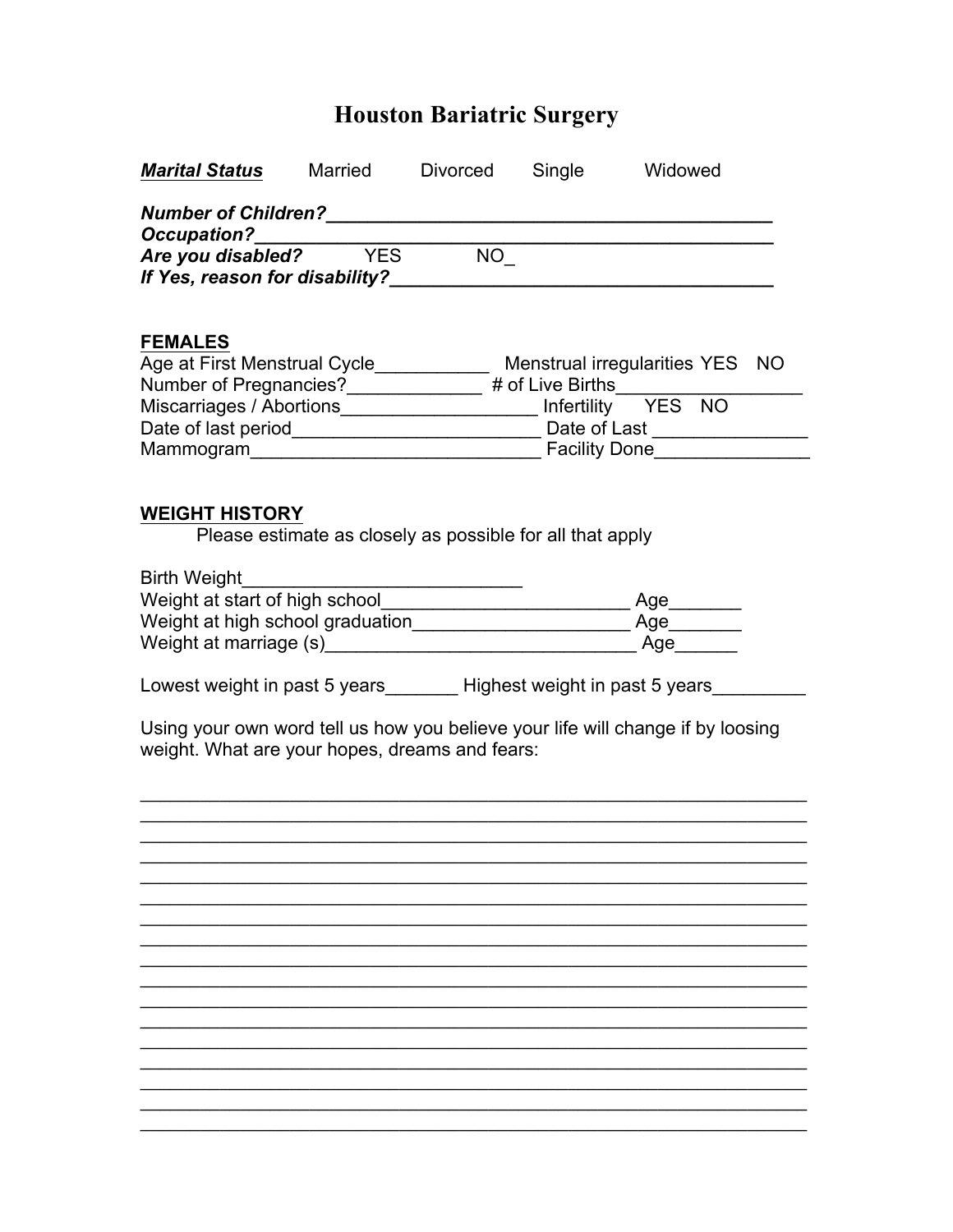| <b>PROGRAM</b>                    | <b>CHECK</b><br>IF YES | <b>START</b><br><b>DATE</b> | <b>DURATION</b> | <b>PHYSICIAN</b><br><b>SUPERVISED</b> | <b>MAX LOSS</b> |
|-----------------------------------|------------------------|-----------------------------|-----------------|---------------------------------------|-----------------|
| Jenny Craig                       |                        |                             |                 |                                       |                 |
| Nutri-System                      |                        |                             |                 |                                       |                 |
| LA weight lose                    |                        |                             |                 |                                       |                 |
| Wight watchers                    |                        |                             |                 |                                       |                 |
| <b>Atkins Diet</b>                |                        |                             |                 |                                       |                 |
| Sugar buster                      |                        |                             |                 |                                       |                 |
| T.O.P.S                           |                        |                             |                 |                                       |                 |
| Metabolife                        |                        |                             |                 |                                       |                 |
| Herbalife                         |                        |                             |                 |                                       |                 |
| South Beach                       |                        |                             |                 |                                       |                 |
| Overeaters<br>Annonymous          |                        |                             |                 |                                       |                 |
| Grapefruit Diet                   |                        |                             |                 |                                       |                 |
| Slimfast/liquid<br>diet           |                        |                             |                 |                                       |                 |
| List of any weight loss attempts: |                        |                             |                 |                                       |                 |

 $\_$ 

## **For Female Patients ONLY:**

| Pregnancy #1<br>deliver | Year<br>lost after 1 yr | weight at start               | _at  |
|-------------------------|-------------------------|-------------------------------|------|
| Pregnancy #2<br>deliver | lost after 1 yr         | Year weight at start          | at   |
| Pregnancy #3<br>deliver | lost after 1 yr         | year__________weight at start | at a |
| Pregnancy #4<br>deliver | lost after 1 yr         | year_________weight at start  | at   |

**EATING HABITS** *(Circle the patterns which best describe your eating habits on a regular basis)* 2 meals/day Graze all day(5 or more meals/day)<br>Usually eat Lunch Usually Eat Dinner Usually eat breakfast Usually eat Lunch Usually Eat Dinner<br>Usually skip breakfast Usually Skip Lunch Usually Skil Dinner Usually skip breakfast Usually Skip Lunch Usually Skil Dinner Eat very little on some days & a lot on others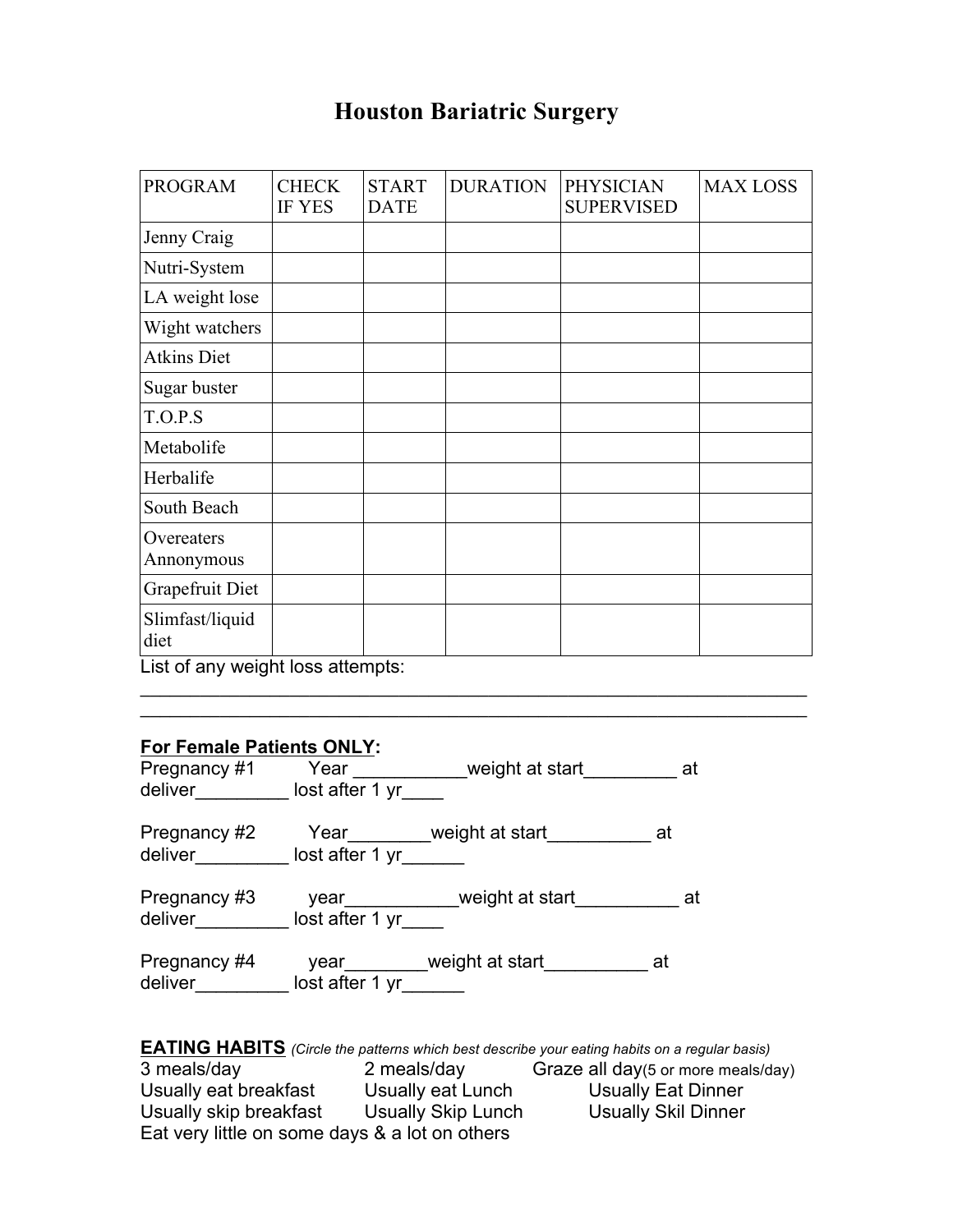|                                 | <b>I</b> UU I ILLI EILLIUEU (UIIDE INE IDE) J ROUS WHICH YOU DIETEI – WHICH ROUS HIOSLIINEI Y TO GIVE I |                    |
|---------------------------------|---------------------------------------------------------------------------------------------------------|--------------------|
| temptation)<br>Soda/soft drinks | <b>French Fries</b>                                                                                     | <b>Fried Foods</b> |
| Chips/Snacks                    | Steak/Chops                                                                                             | Candy              |
| Potatoes                        | Chocolate                                                                                               | Pasta              |
| Cookies                         | Pizza                                                                                                   | Cakes/Pies         |
| Salad dressings                 | Mild                                                                                                    | Juice              |
| Beer                            | Wine                                                                                                    | Cocktails          |

# **FOOD PREFERENCES** *(Circle the top 5 foods which you prefer – which foods most likely to give into*

# **MEDICATIONS** *(List the weight loss medications you have taken)*

| Medication                    | Check if<br><b>YES</b> | <b>Start Date</b> | Duration | Physicians<br>Supervised | Max Loss |
|-------------------------------|------------------------|-------------------|----------|--------------------------|----------|
| Amphetamines                  |                        |                   |          |                          |          |
| Phentermine                   |                        |                   |          |                          |          |
| Phen-Fen                      |                        |                   |          |                          |          |
| Dexfenfluramine (redux)       |                        |                   |          |                          |          |
| Xenical (Oristat)             |                        |                   |          |                          |          |
| Meridia                       |                        |                   |          |                          |          |
| Lindora                       |                        |                   |          |                          |          |
| <b>OTHER Diet Medications</b> |                        |                   |          |                          |          |

### *PROGRAMS (List any alternative methods you have tried))*

| Programs                      | Check IF<br>Yes | <b>Start Date</b> | Duration | Physicians<br>Supervised | Max LOSS |
|-------------------------------|-----------------|-------------------|----------|--------------------------|----------|
| Acupuncture                   |                 |                   |          |                          |          |
| Hypnosis                      |                 |                   |          |                          |          |
| <b>Biofeedback</b>            |                 |                   |          |                          |          |
| <b>Behavior Modifications</b> |                 |                   |          |                          |          |
| Exercise                      |                 |                   |          |                          |          |

## *List all exercise programs you have tried:*

# *PREVIOUS WEIGHT LOSS SURGERIES*

| Surgery | Date | Location | Surgeon | Weight lose |
|---------|------|----------|---------|-------------|
|         |      |          |         |             |
|         |      |          |         |             |

*\_\_\_\_\_\_\_\_\_\_\_\_\_\_\_\_\_\_\_\_\_\_\_\_\_\_\_\_\_\_\_\_\_\_\_\_\_\_\_\_\_\_\_\_\_\_\_\_\_\_\_\_\_\_\_\_\_\_\_\_\_\_\_\_\_\_\_\_\_\_\_\_\_\_\_\_\_\_\_\_\_\_\_\_\_\_\_\_\_\_\_ \_\_\_\_\_\_\_\_\_\_\_\_\_\_\_\_\_\_\_\_\_\_\_\_\_\_\_\_\_\_\_\_\_\_\_\_\_\_\_\_\_\_\_\_\_\_\_\_\_\_\_\_\_\_\_\_\_\_\_\_\_\_\_\_\_\_\_\_\_\_\_\_\_\_\_\_\_\_\_\_\_\_\_\_\_\_\_\_\_\_\_ \_\_\_\_\_\_\_\_\_\_\_\_\_\_\_\_\_\_\_\_\_\_\_\_\_\_\_\_\_\_\_\_\_\_\_\_\_\_\_\_\_\_\_\_\_\_\_\_\_\_\_\_\_\_\_\_\_\_\_\_\_\_\_\_\_\_\_\_\_\_\_\_\_\_\_\_\_\_\_\_\_\_\_\_\_\_\_\_\_\_\_*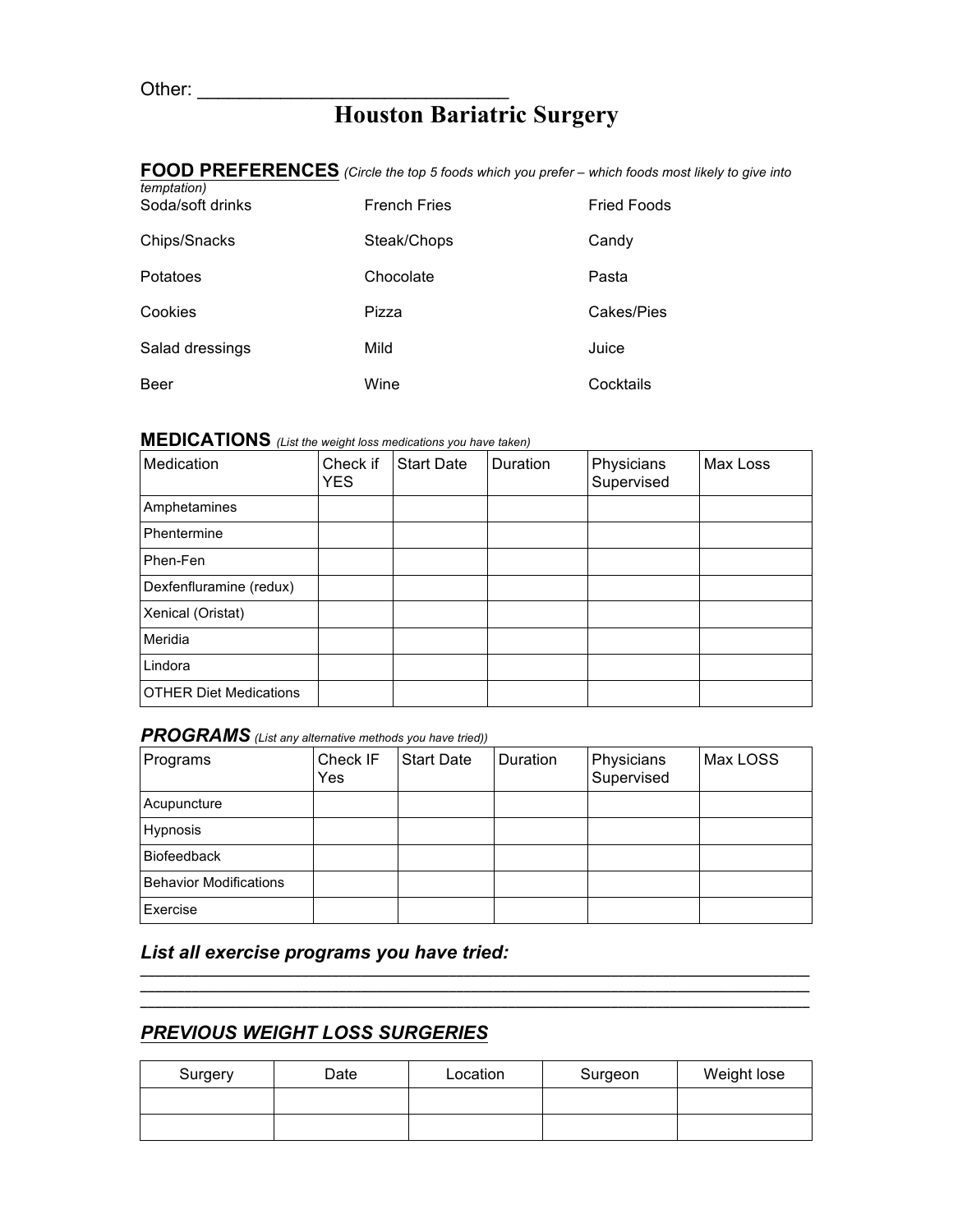| Patient Name: Date: Date:                                                        |                |                |
|----------------------------------------------------------------------------------|----------------|----------------|
|                                                                                  |                |                |
| How did you hear about us /who referred you to us ______________________________ |                |                |
| Was it easy to make an appointment? Yes                                          | N <sub>0</sub> |                |
| Are you or could you be pregnant? Yes                                            | N <sub>0</sub> |                |
|                                                                                  |                |                |
| Would you like your doctor to pray with you?                                     | Yes            | N <sub>0</sub> |
|                                                                                  |                |                |
|                                                                                  |                |                |
| Last Mammogram                                                                   |                |                |
|                                                                                  |                |                |
|                                                                                  |                |                |
|                                                                                  |                |                |
| Other Physicians                                                                 |                |                |
| Other Physicians                                                                 |                |                |
|                                                                                  |                |                |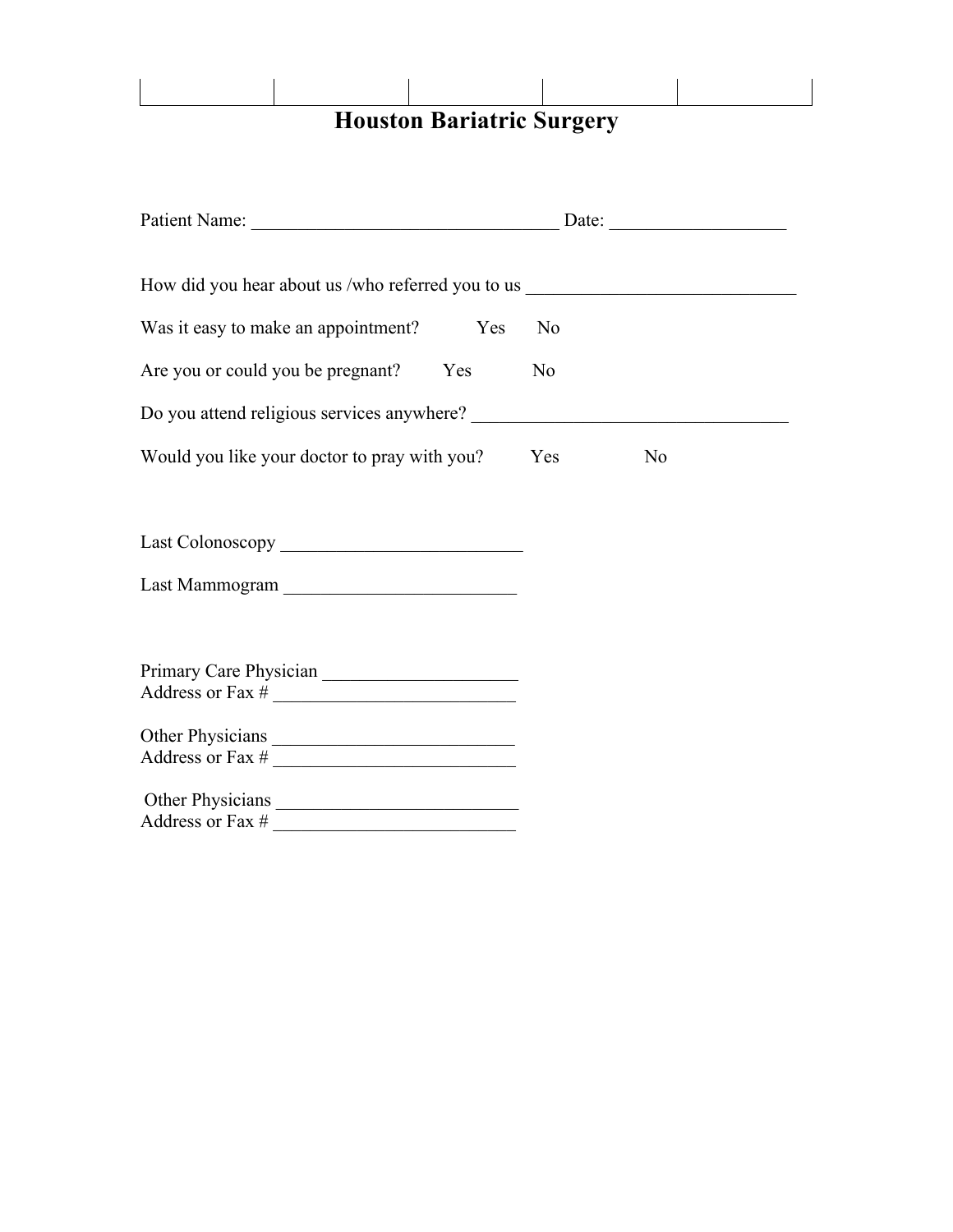### *Written Agreement to Comply with Therapy*

I have reviewed all the information, including reading the bariatric manual and the website, and viewing the bariatric seminar, provided to me by Dr. Howard about my obesity, the Roux-NY Gastric Bypass/Sleeve Gastrectomy/Adjustable Gastric Band, the strict postoperative dietary program, lifestyle modifications including and not limited to increased exercise. I also understand that follow-up clinic visit is an important aspect of care to avoid potential complications and for optimal weight loss. I have been given an opportunity to ask questions about management of my obesity, alternative forms of treatment, risk of non-treatment, the procedures to be used, and the risks and hazards involved. I believe that I have sufficient information concerning the Roux-NY Gastric Bypass/Sleeve Gastrectomy/Adjustable Gastric Band surgery. I agree to comply, to the best of my ability with all therapy and recommendations made by my physician and healthcare providers including: (Please initial)

I will take vitamins and supplements as directed for the rest of my life.

I will follow the guidelines of the pre and postoperative diet.

I will exercise on a regular basis after surgery.

I will not get pregnant for at least 2 years after my surgery.

 $\mathcal{L}_\mathcal{L}$  , and the contribution of the contribution of  $\mathcal{L}_\mathcal{L}$ 

 $\mathcal{L}_\text{max}$  and  $\mathcal{L}_\text{max}$  and  $\mathcal{L}_\text{max}$  and  $\mathcal{L}_\text{max}$ 

 I will quit smoking 2 months before surgery and remain smoke free the rest of my life.

 I will come in for follow-up appointments at 2 weeks, 3months, 6 months, and 12 months and at least every year after.

(Signature of Patient) Date

**Please sign legibly**

(Signature of Provider) Date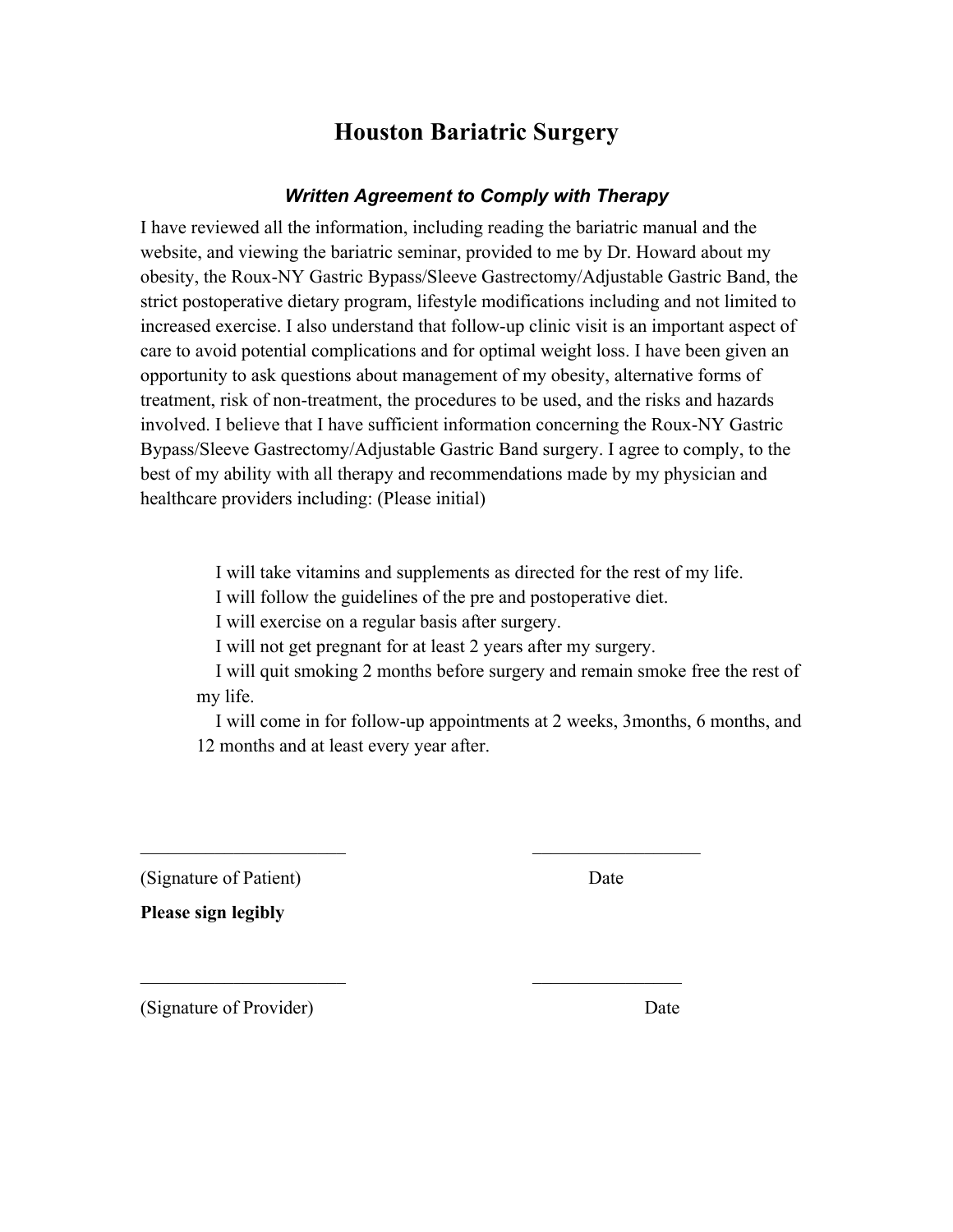### **PATIENT QUESTIONNAIRE**

**I.** Please list the family members or other persons, if any, whom we may inform about your general medical condition and your diagnosis (including treatment, payment, and health care options):

| <b>NAME</b> | Relationship | D.O.B |
|-------------|--------------|-------|
|             |              |       |

**\_\_\_\_\_\_\_\_\_\_\_\_\_\_\_\_\_\_\_\_\_\_\_\_\_\_\_\_\_\_\_\_\_\_\_\_\_\_\_\_\_\_\_\_\_\_\_\_\_\_\_\_\_\_\_\_**

**II.** Please list the family members or significant others, if any, whom we may inform about your medical condition ONLY IN AN EMERGENCY: Name Phone Name Phone

**III.** Please print the address of where you would like your billing statements and/or correspondence from our office to be sent if other than your home.

**IV.** Please indicate if you want all correspondence from our office sent in a sealed envelope marked "CONFIDENTIAL". YES\_\_\_\_\_\_\_\_\_ NO\_\_\_\_\_\_\_\_\_

**V.** Please print the telephone number where you want to receive calls about your appointments, lab, and x-ray results, or other health care information if other than your home phone number: ()

• *I am fully aware that a cell phone is not a secure and private line.*

**VI.** Can confidential messages(i.e.,appointment reminders) be left on your home answering machine or voice mail? YES NO

**VII.** I am fully aware my health information can be transmitted by electronic transmission, by fax transmittal, by internet or email.

| PATIENT NAME | (guardian if under 18 years) |
|--------------|------------------------------|
|--------------|------------------------------|

 $\mathcal{L}_\text{max}$  , and the contribution of the contribution of the contribution of the contribution of the contribution of the contribution of the contribution of the contribution of the contribution of the contribution of t PATIENT/GUARDIAN SIGNATURE **Example 2018** Date

**Houston Bariatric Surgery**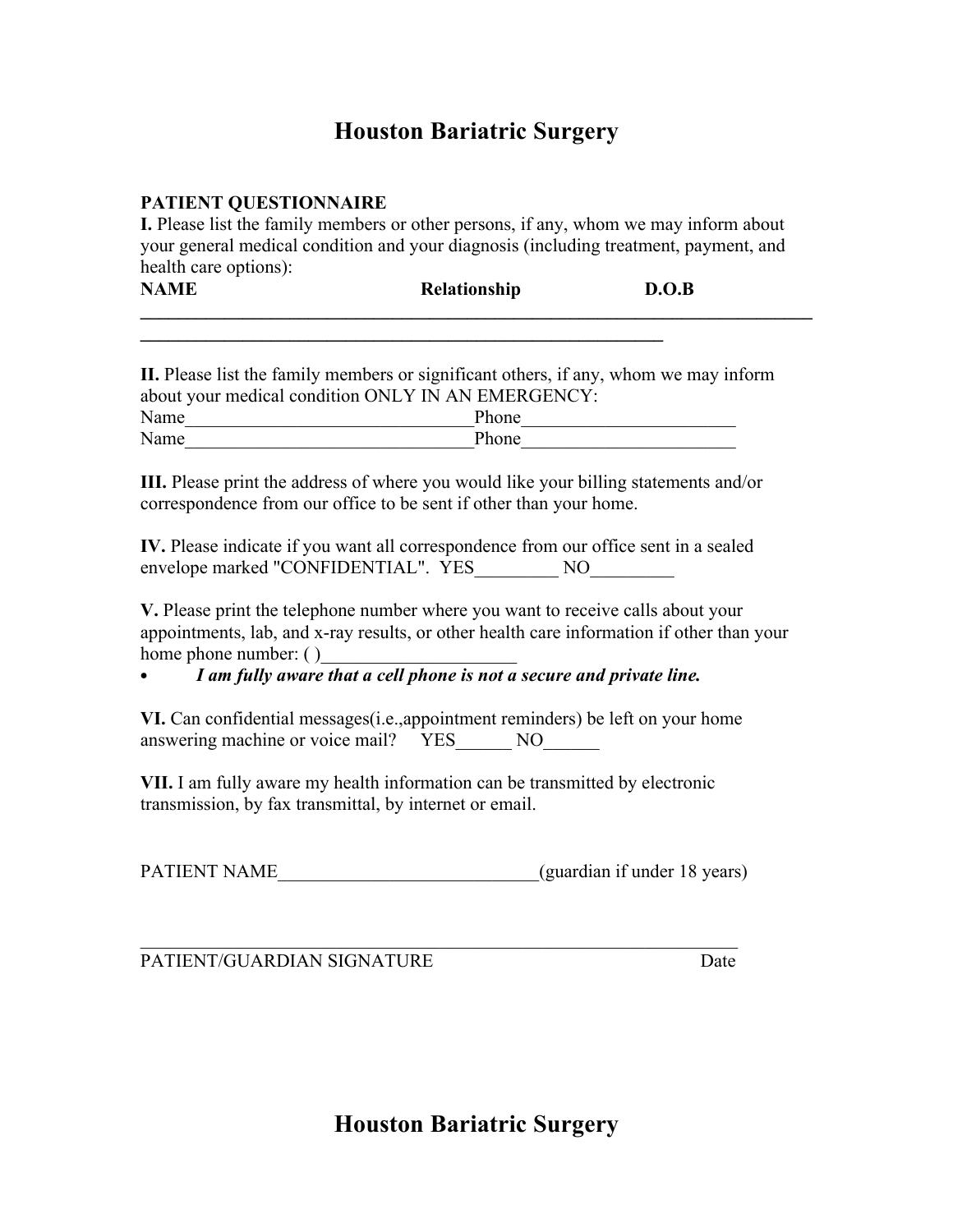#### **CONSENT FOR USE AND DISCLOSURE OF HEALTH INFORMATION SECTION A: PATIENT GIVING CONSENT**

Name:\_\_\_\_\_\_\_\_\_\_\_\_\_\_\_\_\_\_\_\_\_\_\_\_\_\_\_\_\_\_\_\_\_\_\_\_\_\_\_\_\_\_\_\_\_\_\_D.O.B.\_\_\_\_\_\_\_\_\_\_\_\_\_\_\_\_\_\_\_\_\_\_\_\_\_\_\_\_

**SECTION B: TO THE PATIENT--PLEASE READ THE FOLLOWING STATEMENTS CAREFULLY.**

**Purpose of Consent:** By signing this form, you will consent to our use and disclosure of your protected health information to carry out treatment, payment, and health care operations.

**Notice of Privacy Practices:** You have the right to read our Notice of Privacy Practices before you decide whether to sign this Consent. Our Notice provides a description of our treatment, payment activities, and healthcare operations, of the uses and disclosures we may make of your health information, and of other important matters about your health information. A copy of our Notice is available upon request. It is also posted in our office.

We reserve the right to change our privacy practices as described in our Notice of Privacy Practices. If we change our privacy practices, we will issue a revised Notice of Privacy Practices, which will contain the changes. Those changes may apply to any of your protected health information that we maintain.

You may obtain a copy of our Notice of Privacy Practices, including any revisions, at any time by contacting:

> The Surgical Group of the Woodlands 9200 Pinecroft Suite 250 The Woodlands, TX 77380 (281)419-8400 fax(281)292-1972

**Right to Revoke:** You will have the right to revoke this Consent at any time by giving us written notice of your revocation submitted to the address above. Please understand that revocation of this Consent will not affect any action we took in reliance on this Consent before we received your revocation, and that we may decline to treat you or to continue treating you if you revoke this Consent.

#### **SIGNATURE**

I have had full opportunity to read and consider the content of this Consent form and your Notice of Privacy Practices. I understand that, by signing this Consent form, I am giving my consent to your use and disclosure of my protected health information to carry out treatment, payment activities and health care operations.

Signature: The Date of  $\Box$  and  $\Box$  and  $\Box$  are  $\Box$  and  $\Box$  are  $\Box$  and  $\Box$  are  $\Box$  and  $\Box$  are  $\Box$  and  $\Box$  are  $\Box$  and  $\Box$  are  $\Box$  and  $\Box$  are  $\Box$  and  $\Box$  are  $\Box$  and  $\Box$  are  $\Box$  and  $\Box$  are  $\Box$  and

If this Consent is signed by a personal representative on behalf of the patient, complete the following:

Personal Representative's Name:\_\_\_\_\_\_\_\_\_\_\_\_\_\_\_\_\_\_\_\_\_\_\_\_\_\_\_\_\_\_\_\_\_\_\_\_\_\_\_\_\_\_\_\_\_\_\_\_\_\_\_\_\_\_\_\_\_\_\_\_

Relationship to Patient:

# **Houston Bariatric Surgery**

**NOTICE OF PRIVACY PRACTICES** THIS NOTICE DESCRIBES HOW INFORMATION ABOUT YOU MAY BE USED AND DISCLOSED AND *HOW YOU CAN GET ACCESS TO THIS INFORMATION. PLEASE REVIEW IT CAREFULLY.*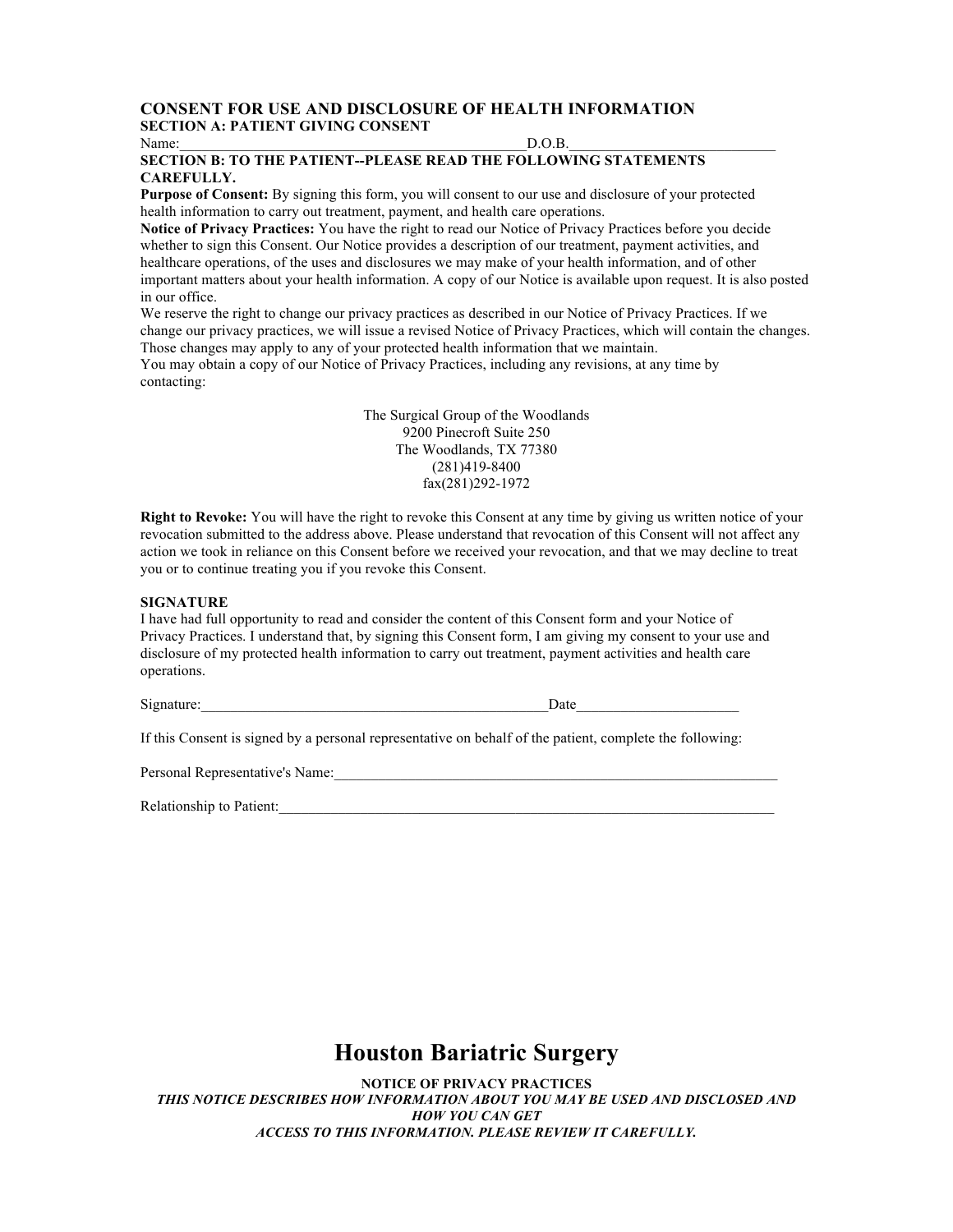#### **1. OUR PLEDGE REGARDING MEDICAL INFORMATION**

At The Surgical Group of the Woodlands we are committed to treating and using protected health information about you responsibly. We understand that your medical information is personal and we are committed to protecting it. We create a record of the care and services you receive at our organization. We need this record to provide you with quality care and to comply with certain legal requirements. This notice will tell you about the ways we may use and share medical information about you. We also describe your rights and certain duties we have regarding the use and disclosure of medical information.

#### **2. OUR LEGAL DUTY**

#### *Law Requires Us to:*

1. Keep your medical information private.

2. Give you this notice describing our legal duties, privacy practices, and your rights regarding medical information.

3. Follow the terms of the current notice.

#### *We Have the Right to:*

1. Change our privacy practices and the terms of this notice at any time, provided that the changes are permitted by law. 2. Make the changes in our privacy practices and the new terms of our notice effective for all medical information that we keep, including

information previously created or received before the changes.

#### *Notice of Change to Privacy Practices:*

1. Before we make an important change in our privacy practices, we will change this notice and make the new notice available upon request.

#### **3. USE AND DISCLOSURE OF YOUR MEDICAL INFORMATION**

The following section describes different ways that we use and disclose medical information. Not every use or disclosure will be listed.

However, we have listed all of the different ways we are permitted to use and disclose medical information. We will not use or disclose your

medical information for any purpose not listed below, without your specific written authorization.

**FOR TREATMENT:** We may use medical information about you to provide you with medical treatment or services. We may disclose medical information about you to doctors, nurses, technicians, medical students, or other people taking care of you. We may also share medical information about you to your other health care providers to assist them in treating you.

**FOR PAYMENT:** We may use and disclose your medical information for payment purposes. A bill may be sent to you or a third-party payer. The information on or accompanying the bill may include your medical information.

**FOR HEALTH CARE OPERATIONS:** We may use and disclose your medical information for our health care operations. This might include measuring and improving quality, evaluating the performance of employees, conducting training programs, and getting the accreditation, certificates, licenses and credentials we need to serve you.

**ADDITIONAL USES AND DISCLOSURES:** In addition to using and disclosing your medical information for treatment, payment, and health care operations, we may use and disclose medical information for the following purposes.

*Facility Directory:* Unless you notify us that you object, the following medical information about you will be placed in our facility directories: you name; your location in our facility; your condition described in general terms; your religious affiliation, if any. We may disclose this information to members of the clergy or, except for your religious affiliation, to others who contact us and ask for information bout you by name.

*Notification:* We may use and disclose medical information to notify or help notify; a family member, your personal representative or another person responsible for your care. We will share information about your location , general condition, or death. If you are present, will get your permission if possible before we share, or give you the opportunity to refuse permission. In case of emergency, and if you are not able to give or refuse permission, we will share only the health information that is directly necessary for your health care, according to our professional judgment. We will also use our professional judgment to make decision in your best interest about allowing someone to pick up medicine, medical supplies, x-ray or medical information for you.

*Disaster Relief:* We may share medical information with a public or private organization or person who can legally assist in disaster relief efforts.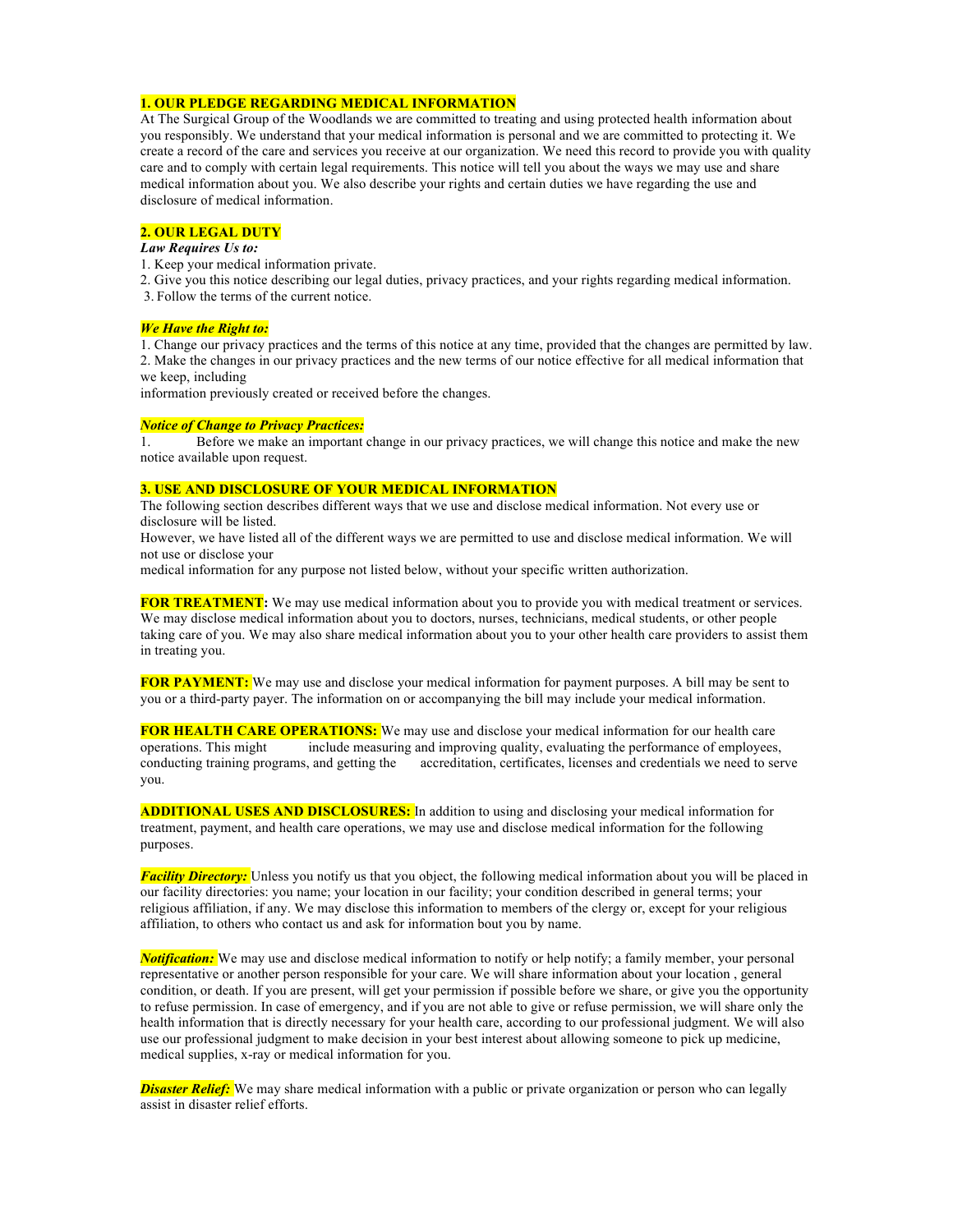*Research in Limited Circumstances:* We may use medical information for research purposes in limited circumstances where the research has been approved by a review board that has reviewed the research proposal and established protocols to ensure the privacy of medical information.

*Funeral Director, Coroner, and Medical Examiner:* To help them carry out their duties, we may share the medical information of a person who has died with a coroner, medical examiner, funeral director, or an organ procurement organization.

*Specialized Government Functions:* Subject to certain requirements, we may disclose or use health information for military personnel and veterans, for nation's security and intelligence activities, for correctional institutions and other law enforcement custodial situations, and for government programs providing public benefits.

*Court Orders and Judicial and Administrative Proceedings*: We may disclose medical information in response to a court or administrative order, subpoena, discovery request, or other lawful process, under certain circumstances. Under limited circumstances, such as a court order,warrant, or grand jury subpoena, we may share your medical information with law enforcement officials. We may share limited information with a law enforcement official concerning the medical information of a suspect, fugitive, material witness, crime victim or missing person.

**Public Health Activities:** As required by law, we may disclose your medical information to public health or legal authorities charged with preventing or controlling disease, injury or disability, including child abuse or neglect. We may also disclose your medical information to persons subject to jurisdiction of the Food and Drug Administration for purposes of reporting adverse events associated with product defector problems, to enable product recalls, repairs or replacements, to track products, or to conduct activities required by the Food and Drug Administration. We may also, when we are authorized by law to do so, notify a person who may have been exposed to communicable disease or otherwise be at risk of contracting or spreading a disease or condition.

*Victims of Abuse, Neglect, or Domestic Violence:* We may use and disclose medical information to appropriate authorities if we reasonably believe that you are a possible victim of abuse, neglect, or domestic violence or the possible victim of other crimes. We may share your medical information if it is necessary to prevent a serious threat to your health or safety or the health or safety of others. We may share

medical information when necessary to help law enforcement officials capture a person who has admitted to being part of a crime or has escaped from legal custody.

*Workers Compensation:* We may disclose health information when authorized or necessary to comply with laws relating to workers compensation or other similar programs.

*Health Oversight Activities:* We may disclose medical information to an agency providing health oversight for oversight activities authorized by law, including audits, civil, administrative, or criminal investigation or proceedings, inspections, license or disciplinary actions or other similar programs.

*Law Enforcement:* Under certain circumstances, we may disclose health information to law enforcement officials. These circumstances include reporting required by certain laws( such as the reporting of certain types of wounds), pursuant to certain subpoenas or court orders,reporting limited information concerning identification and location at the request of a law enforcement official, reports regarding suspects of crimes at the request of a law enforcement official , reporting death, crimes on our premises and crimes in emergencies.

*Appointment Reminders:* We may use and disclose medical information for purposes of sending you appointment postcards or otherwise reminding you of your appointments.

*Alternative and Additional Medical Services:* We may use and disclose medical information to furnish you with information about health related benefits and services that may be of interest to you, and to describe or recommend treatment alternatives

### Consent for Use of Email Address AUTHORIZATION FOR THE USE OF PATIENT'S EMAIL ADDRESS BY SGOTW PHYSICIANS, ITS AFFILIATED ENTITIES AND BUSINESS ASSOCIATES

SGOTW physicians are committed to protecting information you provide us. SGOTW Physicians creates a record of the information you provide us for use in your care and treatment and for communication with you. These records are maintained in a confidential manner, as required by law. SGOTW physicians, its professional staff and affiliated entities and business associates follow the privacy practices described in this consent and our Joint Notice of Privacy Practices.